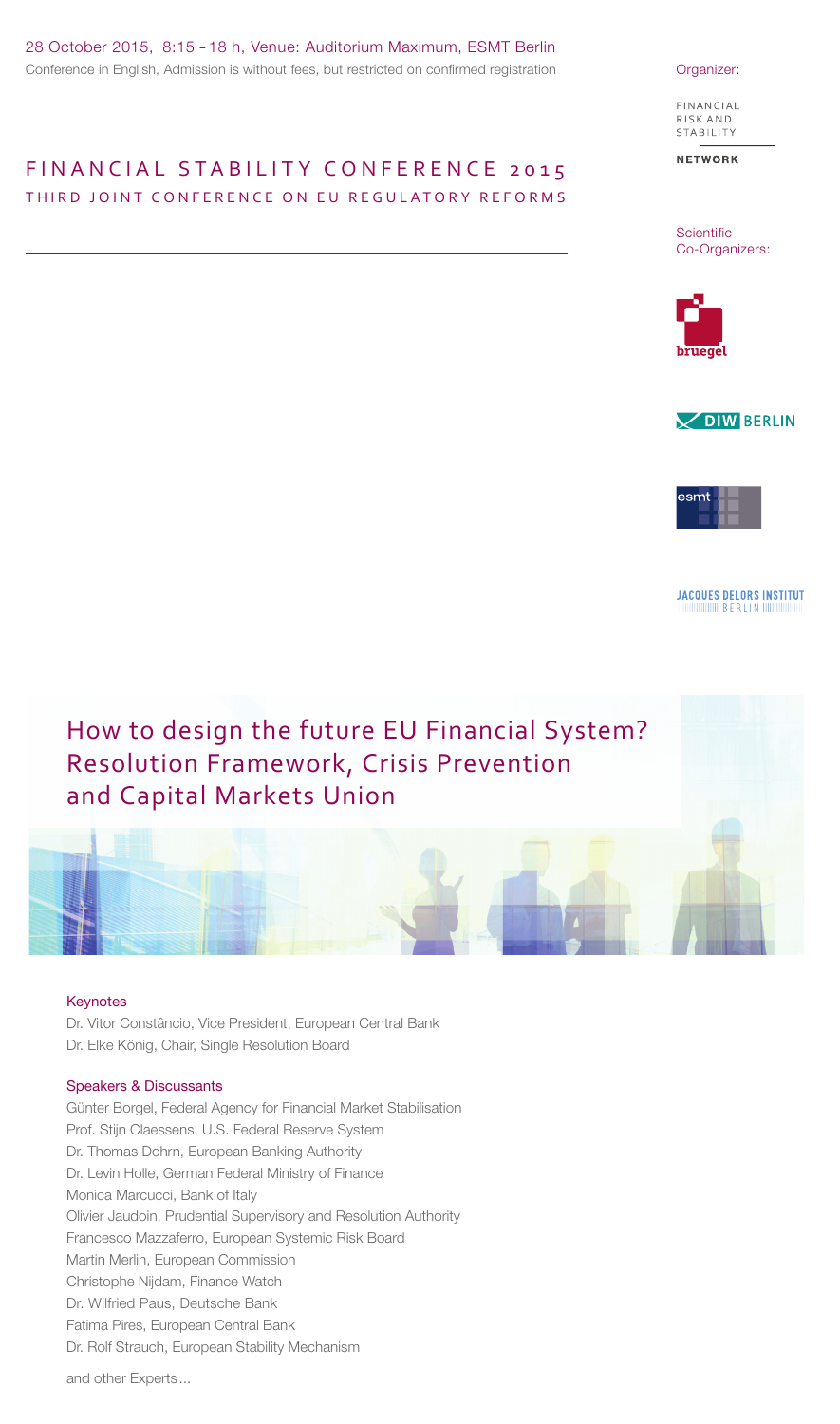## RESOLUTION FRAMEWORK AND BAIL-IN

|  |  |  |  |  |  | Program |
|--|--|--|--|--|--|---------|
|--|--|--|--|--|--|---------|

| 9:00  | Opening<br>Martin Aehling, Head, Financial Risk and Stability Network                                                                                                                                                                                                                                                                                                                                                                                                                                                                                                                                                                                                                                                                                                                                                                                                                       |  |  |  |  |
|-------|---------------------------------------------------------------------------------------------------------------------------------------------------------------------------------------------------------------------------------------------------------------------------------------------------------------------------------------------------------------------------------------------------------------------------------------------------------------------------------------------------------------------------------------------------------------------------------------------------------------------------------------------------------------------------------------------------------------------------------------------------------------------------------------------------------------------------------------------------------------------------------------------|--|--|--|--|
| 9:15  | <b>Welcome Address</b><br>Klaus Feiler, State Secretary, Berlin Senate for Finance                                                                                                                                                                                                                                                                                                                                                                                                                                                                                                                                                                                                                                                                                                                                                                                                          |  |  |  |  |
| 9:30  | Keynote<br>Ending "too big to fail" - Have we completed the job?<br>Dr. Elke König, Chair, Single Resolution Board                                                                                                                                                                                                                                                                                                                                                                                                                                                                                                                                                                                                                                                                                                                                                                          |  |  |  |  |
| 10:15 | Panel Discussion 1<br>Resolution Framework and Resolution Board: Is the Work done?<br>• Preparing Resolution and Evaluation of Living Wills: Are we on Track?<br>Resolution Powers: How independent is the Board from Interferences?<br>Implementing credible Resolution Planning: Are Taxpayers out now?<br>• Lagging behind: A common legal Bank Insolvency Regime in the EU<br>Olivier Jaudoin, Director Resolution,<br>Prudential Supervisory and Resolution Authority<br>Dr. Elke König, Chair, Single Resolution Board<br>Christophe Nijdam, Secretary General, Finance Watch<br>Fatima Pires, Head of the Financial Regulation Division, European Central Bank<br>Emiliano Tornese, Deputy Head, Resolution and Crisis Management Unit,<br>European Commission<br>Moderation: Prof. Jörg Rocholl, President,<br><b>ESMT European School of Management and Technology</b>             |  |  |  |  |
| 11:15 | Coffee                                                                                                                                                                                                                                                                                                                                                                                                                                                                                                                                                                                                                                                                                                                                                                                                                                                                                      |  |  |  |  |
| 11:45 | Panel Discussion II<br>Resolution Tools: How to make Bail-in operational and effective?<br>Are the Settings and Requirements for Bail-in-able Liabilities sufficient?<br>• How to organize orderly Liquidation and Resolution Plan Transparency?<br>■ Cross-border Banks in the Case of Failure: How to resolve in Practice?<br>• How have Banks to adopt and change their Business Structures?<br>Günter Borgel, Member of the Management Board,<br>Federal Agency for Financial Market Stabilisation<br>Dr. Thomas Dohrn, Policy Expert, Resolution Unit, European Banking Authority<br>Monica Marcucci, Senior Lawyer, Legal Department, Bank of Italy<br>Dr. Wilfried Paus, Global Head Risk Analytics and Living Wills, Deutsche Bank<br>Dr. Sven Schelo, Partner, Linklaters<br>Moderation: Prof. Marcel Fratzscher, President,<br>German Institute for Economic Research, DIW Berlin |  |  |  |  |
| 13:00 | Lunch                                                                                                                                                                                                                                                                                                                                                                                                                                                                                                                                                                                                                                                                                                                                                                                                                                                                                       |  |  |  |  |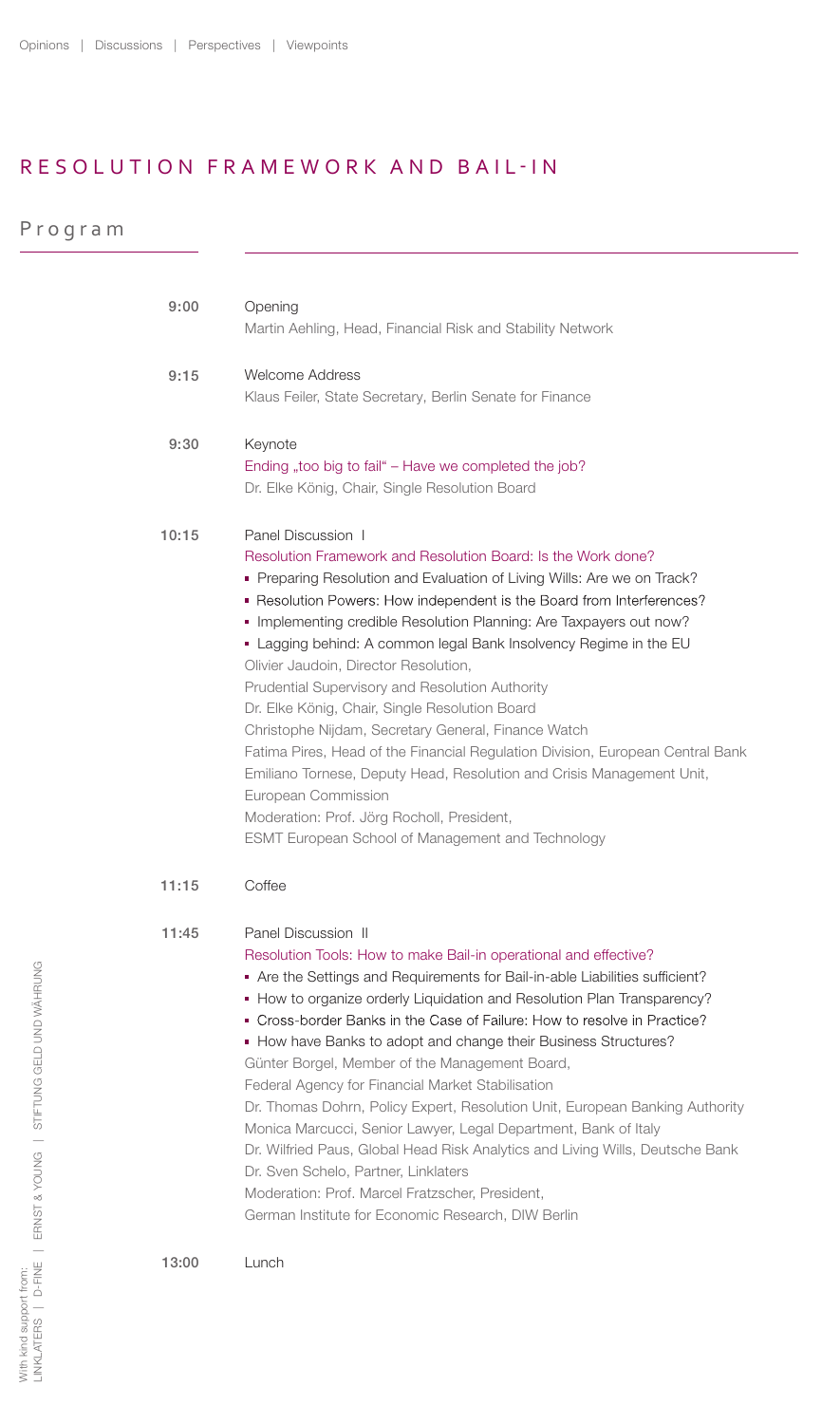### CRISIS PREVENTION AND CAPITAL MARKETS UNION

| Program |       |                                                                                                                                                                                                                                                                                                                                                                                                                                                                                                                                                                                                                                                                                                                                                                                                                                                                                                                 |
|---------|-------|-----------------------------------------------------------------------------------------------------------------------------------------------------------------------------------------------------------------------------------------------------------------------------------------------------------------------------------------------------------------------------------------------------------------------------------------------------------------------------------------------------------------------------------------------------------------------------------------------------------------------------------------------------------------------------------------------------------------------------------------------------------------------------------------------------------------------------------------------------------------------------------------------------------------|
|         |       |                                                                                                                                                                                                                                                                                                                                                                                                                                                                                                                                                                                                                                                                                                                                                                                                                                                                                                                 |
|         | 14:00 | Panel Discussion III<br>Crisis Prevention and Macroprudential Policy: Mission impossible?<br>• What are the various Instruments and how can they work?<br>• How will they interact with Monetary and Fiscal Policy?<br>• How shall Macroprudential Policy be organized effectively?<br>• What are the Repercussions on the EU Banking Sector?<br>Prof. Arnoud Boot, University of Amsterdam, and Co-Director,<br>Amsterdam Center for Law and Economics<br>Prof. Stijn Claessens, Senior Adviser, International Finance Division,<br>Board of Governors of the Federal Reserve System<br>Francesco Mazzaferro, Head of the Secretariat, European Systemic Risk Board<br>Dr. Rolf Strauch, Member of the Management Board,<br>European Stability Mechanism<br>Moderation: Prof. Henrik Enderlein, Director, Jacques Delors Institut - Berlin, and<br>Professor of Political Economy, Hertie School of Governance |
|         | 15:15 | Coffee                                                                                                                                                                                                                                                                                                                                                                                                                                                                                                                                                                                                                                                                                                                                                                                                                                                                                                          |
|         | 15:45 | Keynote<br>Macroprudential Policy in Europe:<br>Ensuring Financial Stability in a Banking and Capital Markets Union<br>Dr. Vitor Constâncio, Vice President, European Central Bank                                                                                                                                                                                                                                                                                                                                                                                                                                                                                                                                                                                                                                                                                                                              |
|         | 16:30 | Panel Discussion IV<br>The EU Financial System: How to better design for sustainable Growth?<br>• How to overcome Fragmentation and push Intermediation?<br>• Which regulatory and policy Settings are inducing Growth?<br>• Can the Capital Market Union be an appropriate Stimulator?<br>• What Policy Choices and alternative Options do we have?<br>Colin Ellis, Chief Credit Officer, Moody's<br>Dr. Levin Holle, Director General, Financial Markets Policy Department,<br>German Federal Ministry of Finance<br>Liz Meneghello, Head of Capital Markets Union and CCP Resolution,<br><b>HM</b> Treasury<br>Martin Merlin, Director Financial Markets, European Commission<br>Dr. Christian Thimann, Member of the Executive Committee, AXA Group<br>Moderation: Nicolas Véron, Senior Fellow, Bruegel                                                                                                    |
|         | 17:40 | Closing<br>Organizer and Co-Organizers                                                                                                                                                                                                                                                                                                                                                                                                                                                                                                                                                                                                                                                                                                                                                                                                                                                                          |
|         | 17:50 | Get together                                                                                                                                                                                                                                                                                                                                                                                                                                                                                                                                                                                                                                                                                                                                                                                                                                                                                                    |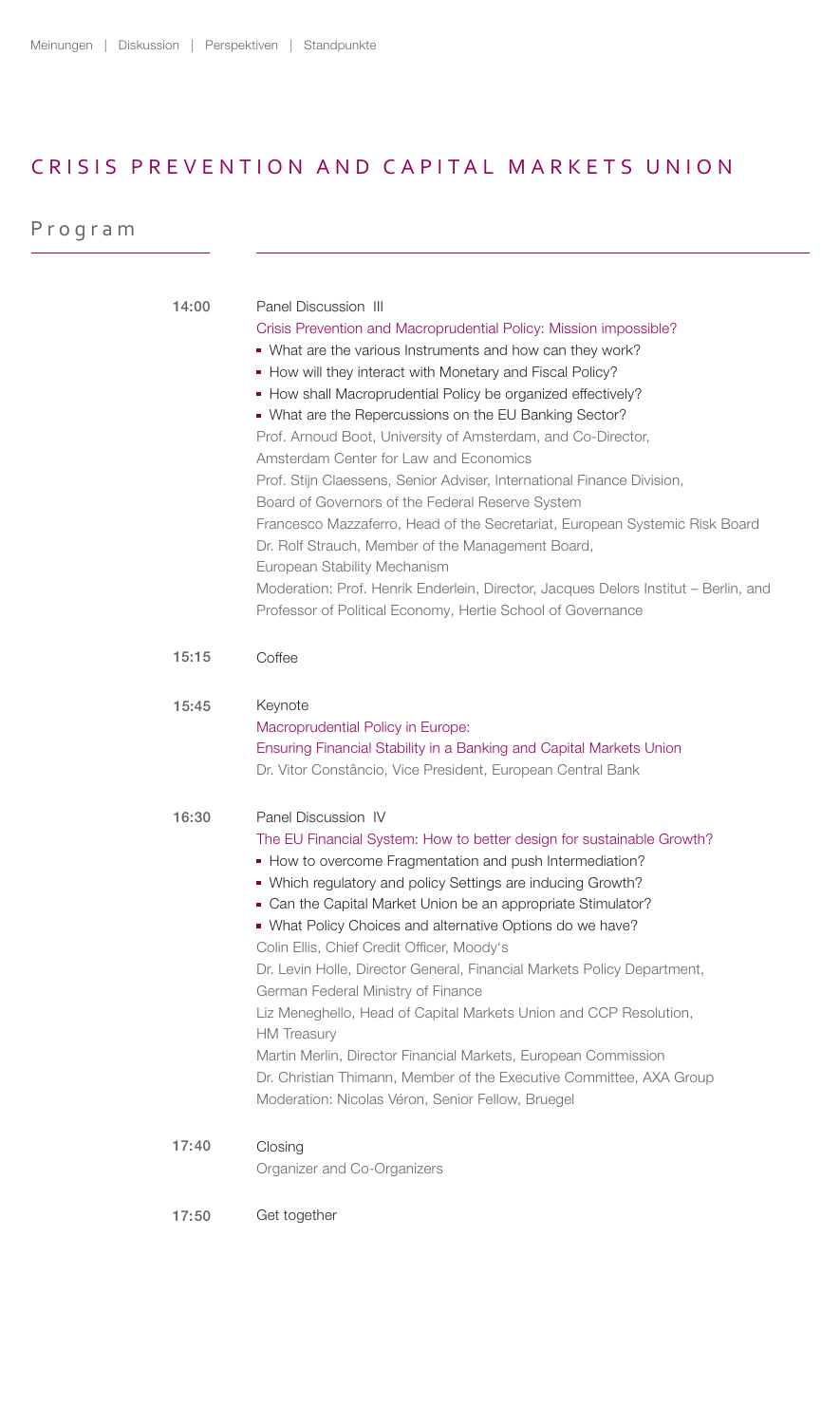### ORGANIZER AND CO-ORGANIZERS

Organizer

Martin Aehling, Financial Risk and Stability Network

**Scientific** Co-Organizers

- **Prof. Henrik Enderlein, Jacques Delors Institut Berlin, and Hertie School of** Governance
- **Prof. Marcel Fratzscher, German Institute for Economic Research, DIW Berlin**
- **Prof. Jörg Rocholl, ESMT European School of Management and Technology**
- Dr. Guntram Wolff, Bruegel

The Financial Risk and Stability Network is an independent initiative focusing on regulation and financial sector reforms in the EU. It contributes to the provision of information and views exchange on these issues via its activities and events. About the Organizer

> A sound financial sector serving real needs is key for Europe, its citizens and economic welfare. We are far from this. And financial stability is never a given condition. It is only achieved by rules, good regulation and oversight.

Shaping policies which respect the interest of society is an essential, ongoing challenge. FRSN therefore stimulates debate and opinion making on financial sector reforms amongst politicians, scientists, regulators and industry experts.

Independence, transparency as well as a critical and constructive perspective are core principles of the initiative. The understanding is as a complementary to institutions which have a societal-, dialog- and research-driven approach.

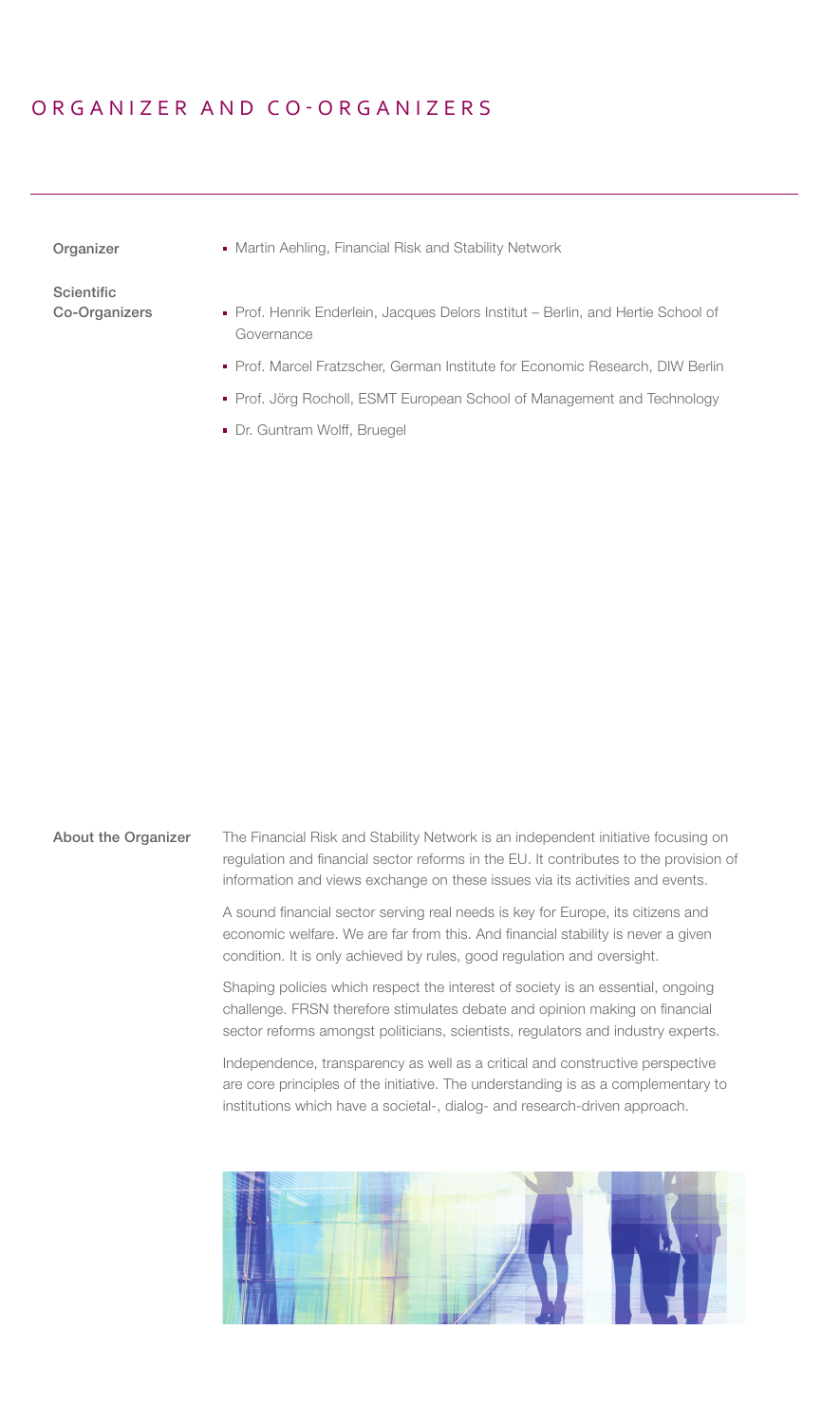### MOTIV ATION AND FEATURED SPONSORS

Motivation The conference topics relate to the regulatory and political efforts to make the EU financial system more resilient and to push intermediation. The Single Resolution Board had started work on developing resolution plans and shall be fully operational as from January 2016. The resolution framework shall then work in the case of bank failures. Also to prevent future crisis, new regulatory requirements have been set and various measures as well as institutional arrangements undertaken to safeguard financial stability.

> In the discussions we will critically question these efforts and settings by asking if they are a comprehensive response to the crises, how they may function together and if they do work in practice. This is of overall importance: First, to prevent that tax payers have to pay once more and EU member states run in deficits for bail-outs. Second, because stability and a sound financial sector are preconditions for a smooth functioning of the economy and for sustainable growth. In this regard we will also discuss the agenda for an European capital markets union.

The conference brings together regulators, scientists, politicians, industry experts and organizations. We think that generating a public debate on these issues is very reasonable and also necessary to keep on in building a more resilient financial system which fulfills its vital functions in serving the real economy and supports sustainable growth.



Please note: Admission only after confirmed registration. Registration via conference@frsn.de, deadline 22 October.